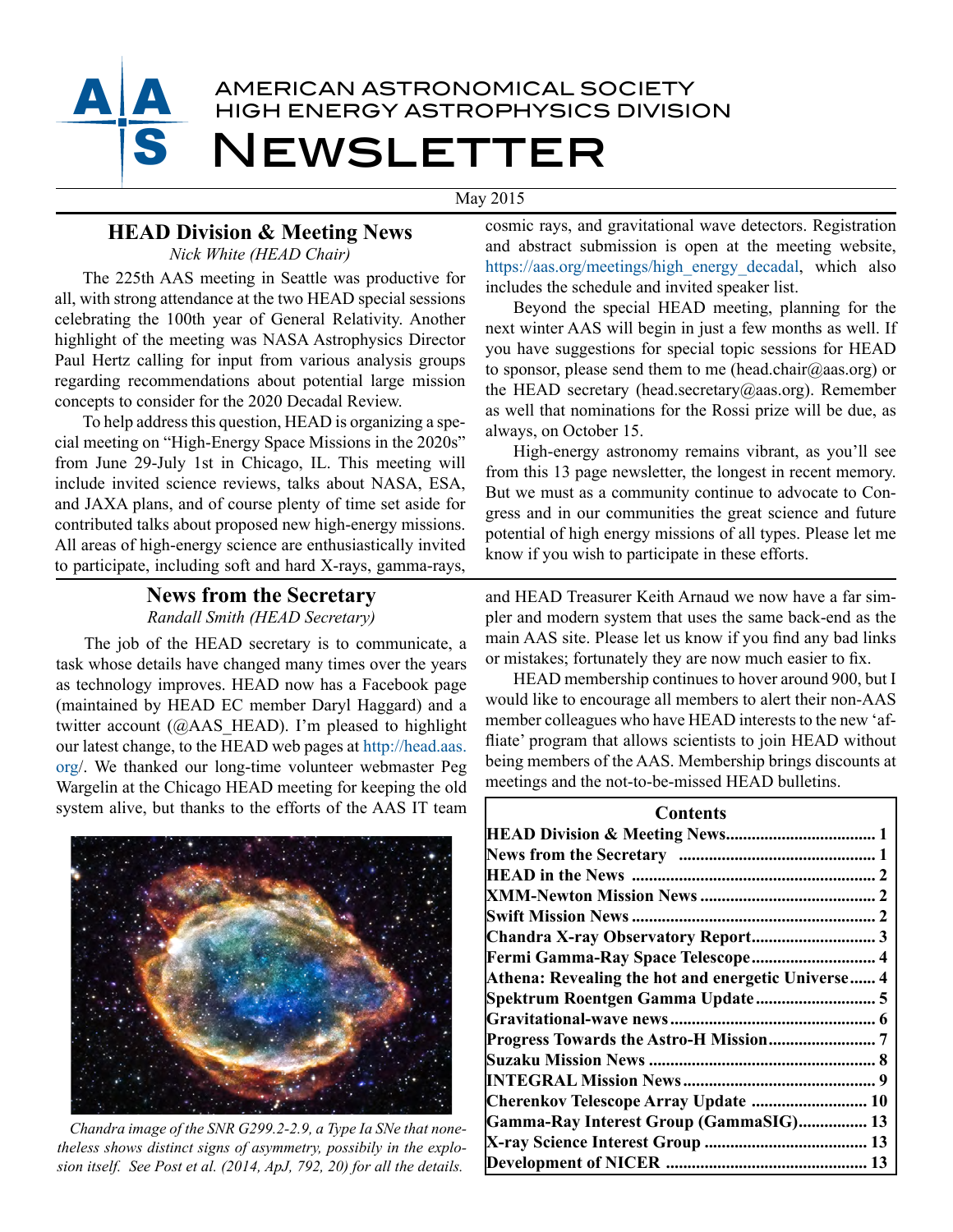## **HEAD in the News**

*Megan Watzke, HEAD Press Officer*

<span id="page-1-0"></span>From galaxy clusters to neutrinos, from dark matter to black holes, the full suite of high-energy missions continues to produce exciting results for the press and public. Many of the press releases listed below highlight discoveries that were made possible only through the combined efforts of multiple telescopes. By underscoring the complementary nature of astronomical missions, this helps communicate the possibilities that exist when astronomers have different telescopes with different capabilities.

If you think you have a potentially newsworthy result, please contact the press officer for that mission, ideally before the paper is scheduled for publication. For any questions or advice on this topic, please feel free to contact me at mwatzke@cfa.harvard.edu and I will do my best to assist you. • March 26, 2015, "NASA's Hubble, Chandra Find Clues

That May Help Identify Dark Matter" [http://www.chandra.](http://www.chandra.si.edu/press/15_releases/press_032615.html) [si.edu/press/15\\_releases/press\\_032615.html](http://www.chandra.si.edu/press/15_releases/press_032615.html)

• March 25, 2015, "Suzaku, Herschel Link a Black-hole 'Wind' to a Galactic Gush of Star-forming Gas" [http://](http://www.nasa.gov/content/goddard/suzaku-herschel-link-a-black-hole-wind-to-a-galactic-gush-of-star-forming-gas) [www.nasa.gov/content/goddard/suzaku-herschel-link-a](http://www.nasa.gov/content/goddard/suzaku-herschel-link-a-black-hole-wind-to-a-galactic-gush-of-star-forming-gas)[black-hole-wind-to-a-galactic-gush-of-star-forming-gas](http://www.nasa.gov/content/goddard/suzaku-herschel-link-a-black-hole-wind-to-a-galactic-gush-of-star-forming-gas)

•March 4, 2015, "NASA's Chandra Observatory Find Cosmic Showers Halt Galactic Growth" [http://www.chandra.](http://www.chandra.si.edu/press/15_releases/press_030415.html) si.edu/press/15 releases/press 030415.html

•February 19, 2015 (NuSTAR), "NASA, ESA Telescopes Give Shape to Furious Black Hole Winds" [http://www.nasa.](http://www.nasa.gov/press/2015/february/nasa-esa-telescopes-give-shape-to-furious-black-hole-winds) [gov/press/2015/february/nasa-esa-telescopes-give-shape-to](http://www.nasa.gov/press/2015/february/nasa-esa-telescopes-give-shape-to-furious-black-hole-winds)[furious-black-hole-winds](http://www.nasa.gov/press/2015/february/nasa-esa-telescopes-give-shape-to-furious-black-hole-winds)

•January 8, 2015, "Will the Real Monster Black Hole Please Stand Up?" [http://www.nasa.gov/jpl/nustar/will-the](http://www.nasa.gov/jpl/nustar/will-the-real-monster-black-hole-please-stand-up)[real-monster-black-hole-please-stand-up](http://www.nasa.gov/jpl/nustar/will-the-real-monster-black-hole-please-stand-up)

•January 5, 2015, "NASA's Chandra Detects Record-Breaking Outburst from Milky Way's Black Hole" [http://](http://www.chandra.si.edu/press/15_releases/press_010515.html) [www.chandra.si.edu/press/15\\_releases/press\\_010515.html](http://www.chandra.si.edu/press/15_releases/press_010515.html)

•December 19, 2014, "XMM-Newton Spots Monster Black Hole Hidden in Tiny Galaxy" [http://sci.esa.int/xmm](http://sci.esa.int/xmm-newton/55114-xmm-newton-spots-monster-black-hole-hidden-in-tiny-galaxy/)[newton/55114-xmm-newton-spots-monster-black-hole-hid](http://sci.esa.int/xmm-newton/55114-xmm-newton-spots-monster-black-hole-hidden-in-tiny-galaxy/)[den-in-tiny-galaxy/](http://sci.esa.int/xmm-newton/55114-xmm-newton-spots-monster-black-hole-hidden-in-tiny-galaxy/)

•December 18, 2014, "NASA's Chandra Weighs Most Massive Galaxy Cluster in the Universe" [http://www.chan](http://www.chandra.si.edu/press/14_releases/press_121814.html)[dra.si.edu/press/14\\_releases/press\\_121814.html](http://www.chandra.si.edu/press/14_releases/press_121814.html)

•December 15, 2014, "NASA's Fermi Mission Brings Deeper Focus to Thunderstorm Gamma-rays" [http://www.](http://www.nasa.gov/content/goddard/nasas-fermi-mission-brings-deeper-focus-to-thunderstorm-gamma-rays) [nasa.gov/content/goddard/nasas-fermi-mission-brings](http://www.nasa.gov/content/goddard/nasas-fermi-mission-brings-deeper-focus-to-thunderstorm-gamma-rays)[deeper-focus-to-thunderstorm-gamma-rays](http://www.nasa.gov/content/goddard/nasas-fermi-mission-brings-deeper-focus-to-thunderstorm-gamma-rays)

•November 13, 2014, "NASA X-ray Telescopes Find Black Hole May Be a Neutrino Factory" [http://www.chan](http://www.chandra.si.edu/press/14_releases/press_111314.html)[dra.si.edu/press/14\\_releases/press\\_111314.html](http://www.chandra.si.edu/press/14_releases/press_111314.html)

•October 21, 2014 "NASA's Fermi Satellite Finds Hints of Starquake in Magnetar 'Storm'" [http://www.nasa.gov/](http://www.nasa.gov/content/goddard/nasas-fermi-satellite-finds-hints-of-starquakes-in-magnetar-storm) [content/goddard/nasas-fermi-satellite-finds-hints-of-star](http://www.nasa.gov/content/goddard/nasas-fermi-satellite-finds-hints-of-starquakes-in-magnetar-storm)[quakes-in-magnetar-storm](http://www.nasa.gov/content/goddard/nasas-fermi-satellite-finds-hints-of-starquakes-in-magnetar-storm)

# **XMM-Newton Mission News**

*Steve Snowden & Lynne Valencic (GSFC)*

Successful submissions from the Fourteenth Call for Proposals for XMM-Newton were announced in December 2014, and observations will begin in May. The Fifteenth Call for Proposals will open August 25, and the final date to submit proposals will be October 9.

The SOC is hosting a workshop June 8-10, at ESAC in Madrid, Spain. It will focus on the topic of "The Extremes of Black Hole Accretion", particularly the structure of accretion flow on the smallest scales and its relation to the launching mechanisms of relativistic jets and winds. The deadline for registration is May 21.More information can be found here: [http://xmm.esac.esa.int/external/xmm\\_news/](http://xmm.esac.esa.int/external/xmm_news/news_list/xmm_news-2015-02-12.shtml) news list/xmm\_news-2015-02-12.shtml.

The XMM SOC has released an update for the Serendipitous Source Catalog, 3XMM (DR5), available at [http://xmm.](http://xmm.esac.esa.int/external/xmm_news/news_list/xmm_news-2015-04-28.shtml) [esac.esa.int/external/xmm\\_news/news\\_list/xmm\\_news-](http://xmm.esac.esa.int/external/xmm_news/news_list/xmm_news-2015-04-28.shtml)[2015-04-28.shtml.](http://xmm.esac.esa.int/external/xmm_news/news_list/xmm_news-2015-04-28.shtml) DR5 contains 396910 unique sources with a total of 565,962 detections. The sources are drawn from the 7781 public observations as of 31 December 2013.

## **Swift Mission News**

*Eleonora Troja (UMCP/GSFC), Lynn Cominsky (Sonoma State), & Neil Gehrels (GSFC)* 

The Swift mission continues to operate flawlessly. The mission was ranked number one in the 2014 Senior Review of NASA operating astrophysics missions (excluding Chandra and HST). The mission continues to support about 3 Target of Opportunity requests per day in addition to observing gamma-ray bursts (GRBs) and Guest Investigator targets. Below is an update on recent science findings, GI program and news from the EPO program. **Swift: Ten years of discovery**

A conference was held to celebrate Swift 10 years of scientific discovery at La Sapienza University in Rome December 2-5, 2014. It was a highly successful event with 200 attendees and outstanding presentations on advances in studies of the high energy sky by Swift.

#### **Swift Workshop at Clemson**

A Swift science workshop will be held on October 19- 21, 2015 at Clemson University. It will be hosted by the Swift User Group Chair Dieter Hartmann. The workshop will review current science programs with Swift and discuss future prospects in preparation for the 2016 Senior Review. **Swift observes flares from Sgr A\***

Using data from a University of Michigan program to observe the galactic plane and center, Nathalie Degenaar has studied the X-ray emission for Sgr A\*. Despite its relative quiescence, the X-ray emission of Sgr A\* occasionally flares up by 1-2 orders of magnitude for tens of minutes to a few hours. These X-ray flares originate very close to the black hole, within ~10 Schwarzschild radii, and are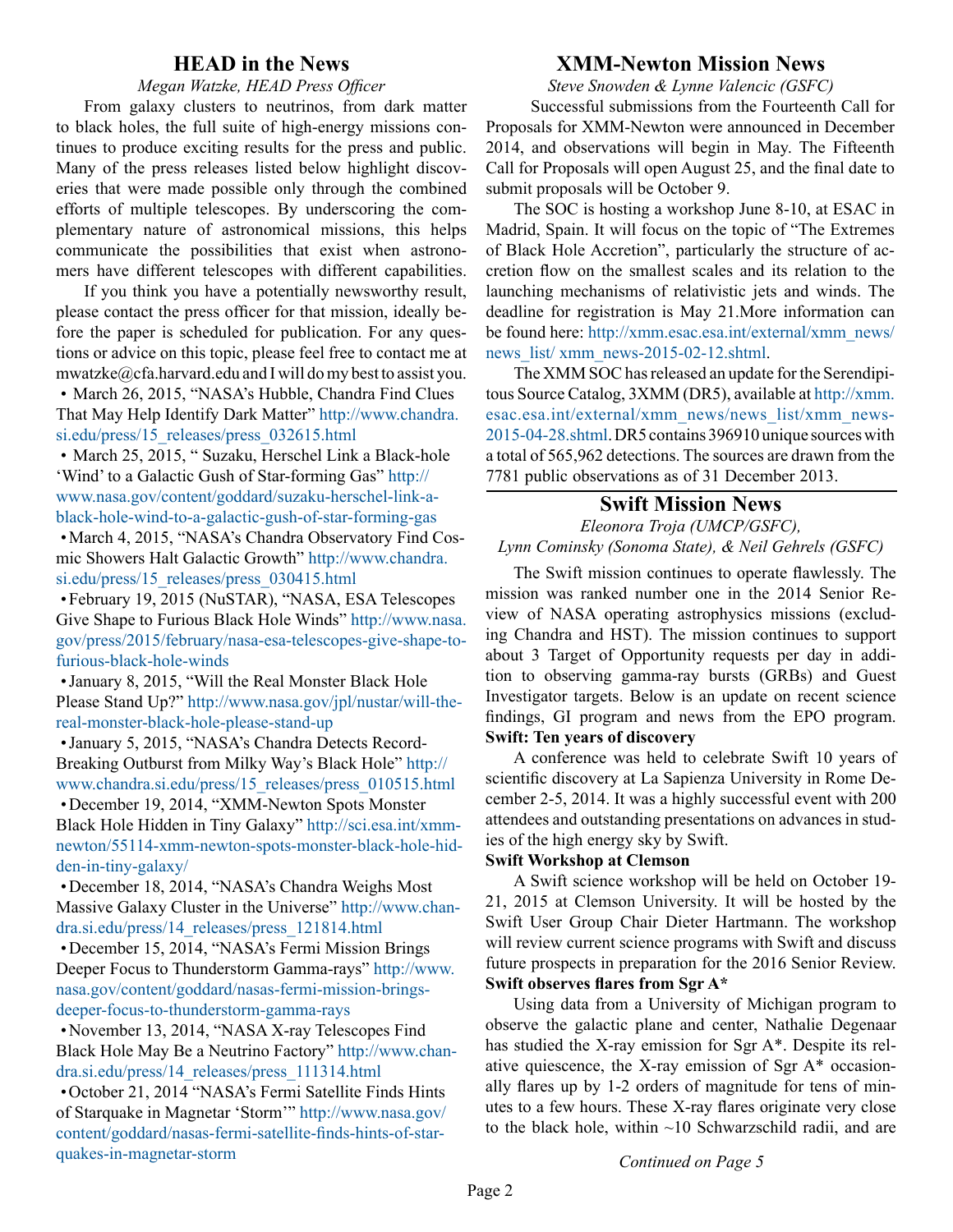## **Chandra X-ray Observatory Report**

#### <span id="page-2-0"></span>*Roger Brissenden (SAO) & Martin C. Weisskopf (MSFC)*

Chandra has carried out more than 15 years of highly successful and productive science operations. The Chandra X-ray Observatory is unique in its capability for producing the sub-arcsecond X-ray images that are essential to accomplish the science goals of many key X-ray and multi-wavelength investigations in current astrophysical research. A symposium, 15 Years of Science with Chandra, was held in Boston in November to highlight current Chandra science results. Astronauts who served on STS-93, the Space Shuttle Columbia flight that launched Chandra, participated, and the symposium featured a special session focusing on how Chandra might address some of the high priority science objectives identified by the science panels in the New Worlds, New Horizons decadal study.

The committee that reviewed the Chandra program as part of NASA's biennial Senior Review of operating missions provided its report in the spring of 2014. In addition to strongly supporting Chandra's scientific productivity (writing "The prospects for further compelling science return in the future are excellent. This panel enthusiastically endorses the extension of the Chandra mission"), the committee made several programmatic and budgetary recommendations, among them the suggestion that the Chandra X-ray Center (CXC) explore the possibility of adapting to budget constraints by modifying mission operations procedures. In response, the CXC has invited a panel of highly experienced aerospace engineers and managers to review Chandra mission operations. The review will take place at the CXC's Cambridge, Massachusetts, Operations Control Center in May 2015.

The Observatory continues to operate with only minor incremental changes in performance, due primarily to the gradual accumulation of molecular contamination on the UV filter that protects the ACIS detector, and to slow degradation of the spacecraft's thermal insulation. Condensation on the filter reduces the detection of low-energy x-rays by ACIS (but not by the HRC), while the decline in insulation effectiveness requires extra effort in scheduling observations and the use of special strategies to ensure continued safe operation in the thermal environment. In addition, two systems – the Fine Sun Sensor, and the thrusters that are used to unload accumulated angular momentum – have been swapped to their duplicate backup systems to mitigate non-impacting declines in performance. Science data processing, archiving, and distribution proceeds smoothly, with average time from observation to data delivery to observers remaining at about a day.

Chandra's overall observing efficiency has been high, due to the evolution of Chandra's orbit, which has reduced the non-observing time spent in Earth's radiation belts. However, as the orbit continues to evolve, the observing efficiency is beginning to decline toward prior levels. After several years of very low solar radiation, the sun has become more active, resulting in Chandra observing being interrupted three times during the period to protect the instruments from solar particles.

In December 2014 the CXC issued a call for proposals for Cycle 17 observations, with a deadline for proposals in March 2015, and the peer review to be held in June. Scientists worldwide submitted 578 proposals (including archive and theory research), requesting 4.8 times the observing time available.

The CXC will conduct a workshop on The Universe in High-Resolution X-ray Spectra, in Cambridge on 19-21 August 2015. More information is available at [http://cxc.har](http://cxc.harvard.edu/cdo/hrxs2015/)[vard.edu/cdo/hrxs2015/](http://cxc.harvard.edu/cdo/hrxs2015/).

The Chandra Press Office has been active in issuing image releases, science press releases and other communications of Chandra research results. A complete listing is available at <http://chandra.harvard.edu/press>. Information about the Chandra Observatory and the Chandra X-ray Center can be found at [http://cxc.harvard.edu/.](http://cxc.harvard.edu/)

To celebrate the International Year of Light (IYL), a year-long initiative in 2015 endorsed by the United Nations, a new exhibit of spectacular images is being unveiled. This collection, called "Light: Beyond the Bulb," will allow individuals and organizations around the globe to freely host their own exhibit. "Light: Beyond the Bulb" (LBTB) is an open-source international exhibition program that showcases the incredible variety of light-based science being conducted today. Accompanied by brief and informative captions, the images in the collection include examples from across the electromagnetic spectrum, across different scientific disciplines, and across technological platforms.

This is the latest incarnation of a "public science" project being led by the same team that created the "From Earth to the Universe" (FETTU) project for the International Year of Astronomy 2009, and others. "Through the incredible work of organizers around the world, FETTU appeared in over 1,000 locations across the globe," said Kimberly Arcand of the Chandra X-ray Center who is one of the leads of LBTB. "We hope that many people will also be interested in hosting an exhibit that marks the wonders of light in all of its forms."

LBTB is being made possible by a collaboration between the Chandra X-ray Center, which runs science and operations for NASA's Chandra X-ray Observatory, and SPIE, the international society for optics and photonics. Additional support is being provided by the International Astronomical Union, which recognizes LBTB as one of its cornerstone projects for IYL 2015.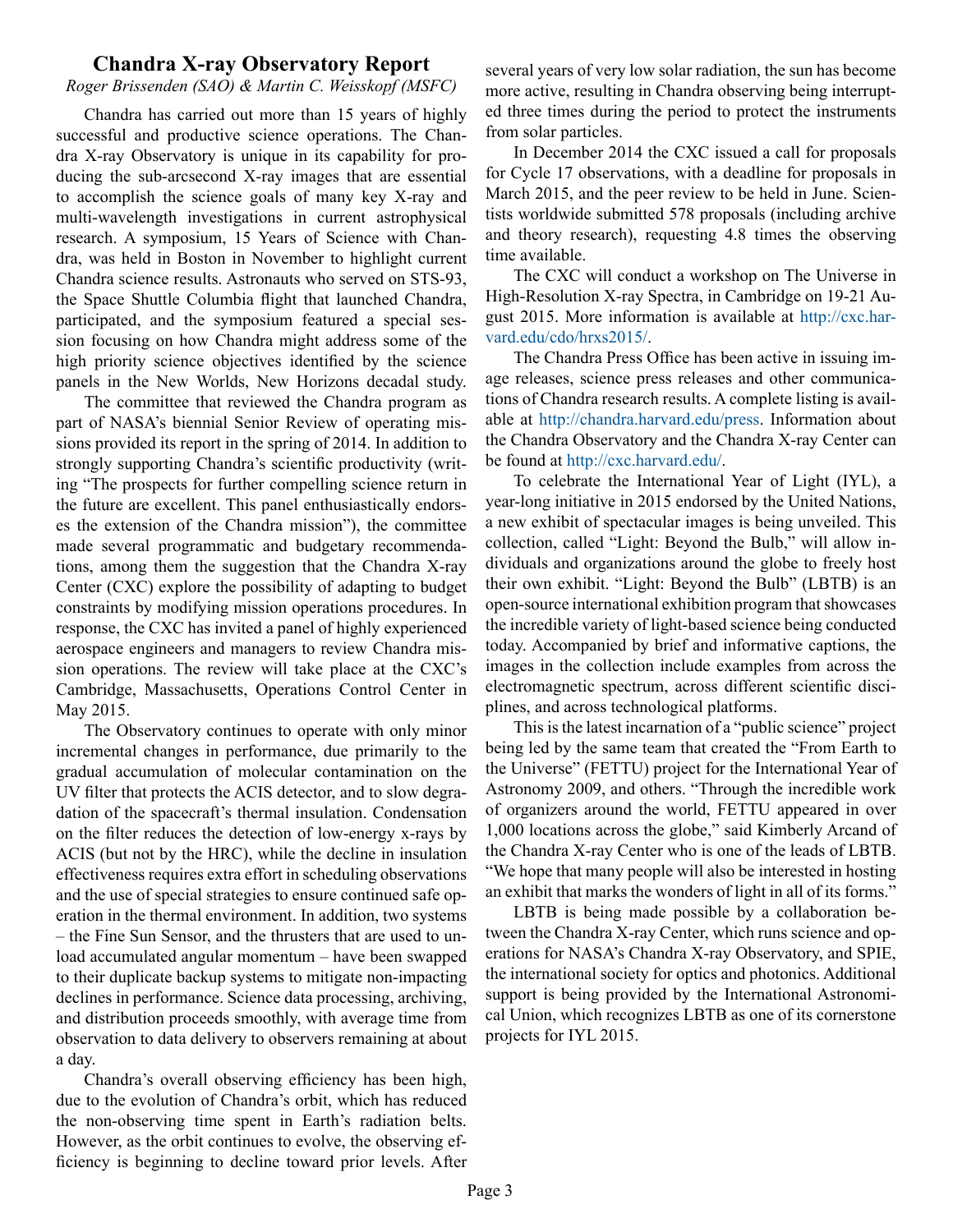## <span id="page-3-0"></span>**Fermi Gamma-Ray Space Telescope**

*Julie McEnery, Chris Shrader, Dave Thompson, Liz Hays (GSFC) & Lynn Cominsky (Sonoma State)* 

The Fermi Gamma-ray Space Telescope continues to operate nominally. The all-sky survey observing strategy continues to be the primary observing mode, with Target of Opportunity requests welcome for interesting phenomena. Observers who are undertaking multiwavelength observations that would benefit from Fermi simultaneous coverage are reminded to tell the Fermi Project about plans, using the Web form at [http://fermi.gsfc.nasa.gov/](http://fermi.gsfc.nasa.gov/ssc/observations/multi/reporting/) [ssc/observations/multi/reporting/,](http://fermi.gsfc.nasa.gov/ssc/observations/multi/reporting/) so that Fermi will avoid any interruptions to observing during such campaigns.

The Sixth International Fermi Symposium will be held in the Washington D.C. area, from November 2-6, 2015. See [http://fermi.gsfc.nasa.gov/science/mtgs/symposia/2015/](http://fermi.gsfc.nasa.gov/science/mtgs/symposia/2015/%20) **Recent Fermi Highlights** 

The third Fermi Large Area Telescope Catalog, 3FGL, containing 3033 sources, has been released. See [http://](http://fermi.gsfc.nasa.gov/ssc/data/access/lat/4yr_catalog/) [fermi.gsfc.nasa.gov/ssc/data/access/lat/4yr\\_catalog/](http://fermi.gsfc.nasa.gov/ssc/data/access/lat/4yr_catalog/).

The Fermi Gamma-ray Burst Monitor (GBM) detected a rapid-fire "storm" of high-energy blasts from a magnetar on Jan. 22, 2009. Now astronomers analyzing this data have discovered underlying signals related to seismic waves rippling throughout the magnetar. See [http://www.nasa.gov/content/goddard/nasas](http://www.nasa.gov/content/goddard/nasas-fermi-satellite-finds-hints-of-starquakes-in-magnetar-storm/%20)[fermi-satellite-finds-hints-of-starquakes-in-magnetar-storm/](http://www.nasa.gov/content/goddard/nasas-fermi-satellite-finds-hints-of-starquakes-in-magnetar-storm/%20)

GBM studies of terrestrial gamma-ray flashes have shown that any thunderstorm can produce gamma rays, not just the most powerful ones. See [http://www.nasa.gov/con](http://www.nasa.gov/content/goddard/nasas-fermi-mission-brings-deeper-focus-to-thunderstorm-gamma-rays/%20)[tent/goddard/nasas-fermi-mission-brings-deeper-focus-to](http://www.nasa.gov/content/goddard/nasas-fermi-mission-brings-deeper-focus-to-thunderstorm-gamma-rays/%20)[thunderstorm-gamma-rays/](http://www.nasa.gov/content/goddard/nasas-fermi-mission-brings-deeper-focus-to-thunderstorm-gamma-rays/%20)

#### **Fermi Guest Investigator Program**

A total of 190 Guest Investigator proposals were received in response to the Cycle 8 solicitation. Proposals have been peer reviewed, and selections are expected to be announced by NASA Headquarters in the near future. Due to cutbacks in the Fermi Guest Investigator funding, the GI program is very heavily oversubscribed.

The long anticipated "Pass-8" event-level data reprocessing has now been completed by the Fermi LAT team and its public release through the FSSC is imminent. Pass 8 is expected to lead to improvements that include a reduction in background contamination coupled with an increased effective area, an improved point-spread function, a better understanding of the systematic uncertainties and an extension of the useful energy range for photon analysis to below 100 MeV and above a few hundred GeV. Key details can be found in [Atwood et al 2013](http://arxiv.org/pdf/1303.3514v1.pdf). **Education/Public Outreach**

Sonoma State student assistant Aman Gill participated in the SLAC-KIPAC Open House held on April 11, 2015. She helped many visitors build their own pulsars. Pulsar building was also a great hit at the January AAS winter meeting, where the activity engaged about 100 visiting school children at the Fermi/Swift joint exhibition booth.

The new Fermi lenticular postcards were also distributed from the AAS booth. If anyone would like to receive one, contact [lynnc@universe.sonoma.edu](mailto:lynnc%40universe.sonoma.edu).

**Athena: Revealing the hot and energetic Universe** *Kirpal Nandra (MPE), Xavier Barcons (CSIC-UC), Didier Barret (IRAP), and Randall Smith (CfA) for the Athena Science Study Team*

ESA's selection of Athena to accomplish the science theme of "the hot and energetic Universe" has moved the mission into a study phase. An "Invitation to Tender" (ITT) has been released to obtain bids for the mission assesment (Phase A), and the first instrument AO is expected in mid-2016. Once the mission design (Phases A & B1) and costing have been completed, it will eventually be proposed for adoption in early 2020. More information about the Athena mission and timeline is available at the website [http://sci.esa.](http://sci.esa.int/cosmic-vision/54517-athena/) [int/cosmic-vision/54517-athena/.](http://sci.esa.int/cosmic-vision/54517-athena/)

#### **Focus on Athena: The X-IFU**

The Athena focal plane instrumentation consists of two cameras: an X-ray Integral Field Unit (calorimeter), X-IFU, and a Wide Field Imager, WFI. The X-IFU is cryogenic X-ray spectrometer, based on Transition Edge Sensors, sensitive between 0.2 and 12 keV, and providing a 2.5 eV spectral resolution up to  $\sim$ 7 keV, over a field of view of an equivalent diameter of 5' in its baseline configuration. The Principal Investigator (PI) of the X-IFU is Didier Barret of the Institut de Recherche en Astrophysique et Planétologie (IRAP, France), with the project management, the system level activities, the integration and testing of the instrument led by the Centre National d'Etudes Spatiales (CNES), the French space agency. The two Co-PIs are Jan-Willem den Herder (SRON, Netherlands) and Luigi Piro (IAPS/INAF, Italy). In addition to the 10 ESA member states planning to contribute to the X-IFU, namely France, Netherlands, Italy, Belgium, Finland, Germany, Poland, Spain, Switzerland, United Kingdom, the United States and Japan have recently joined the X-IFU consortium, bringing in teams currently involved in ASTRO-H. The prime contribution from NASA is expected to be the TES front-end science array of the X-IFU, through a GSFC/NIST/Stanford team led by Richard Kelley (GSFC). This contribution was determined based on a NASA issued RFI seeking possible US contributions to the Athena instrumentation. Similarly, the prime contribution from JAXA is focused on the procurement of the shield coolers of the X-IFU cryogenic chain. The latter contribution is led by Kazuhisa Mitsuda (JAXA). Possible optimized versions of the TES array, in view of improving the performance of the X-IFU with respect to the current baseline are being analyzed. In parallel to the Phase A activities, significant technology developments as required for the X-IFU demonstration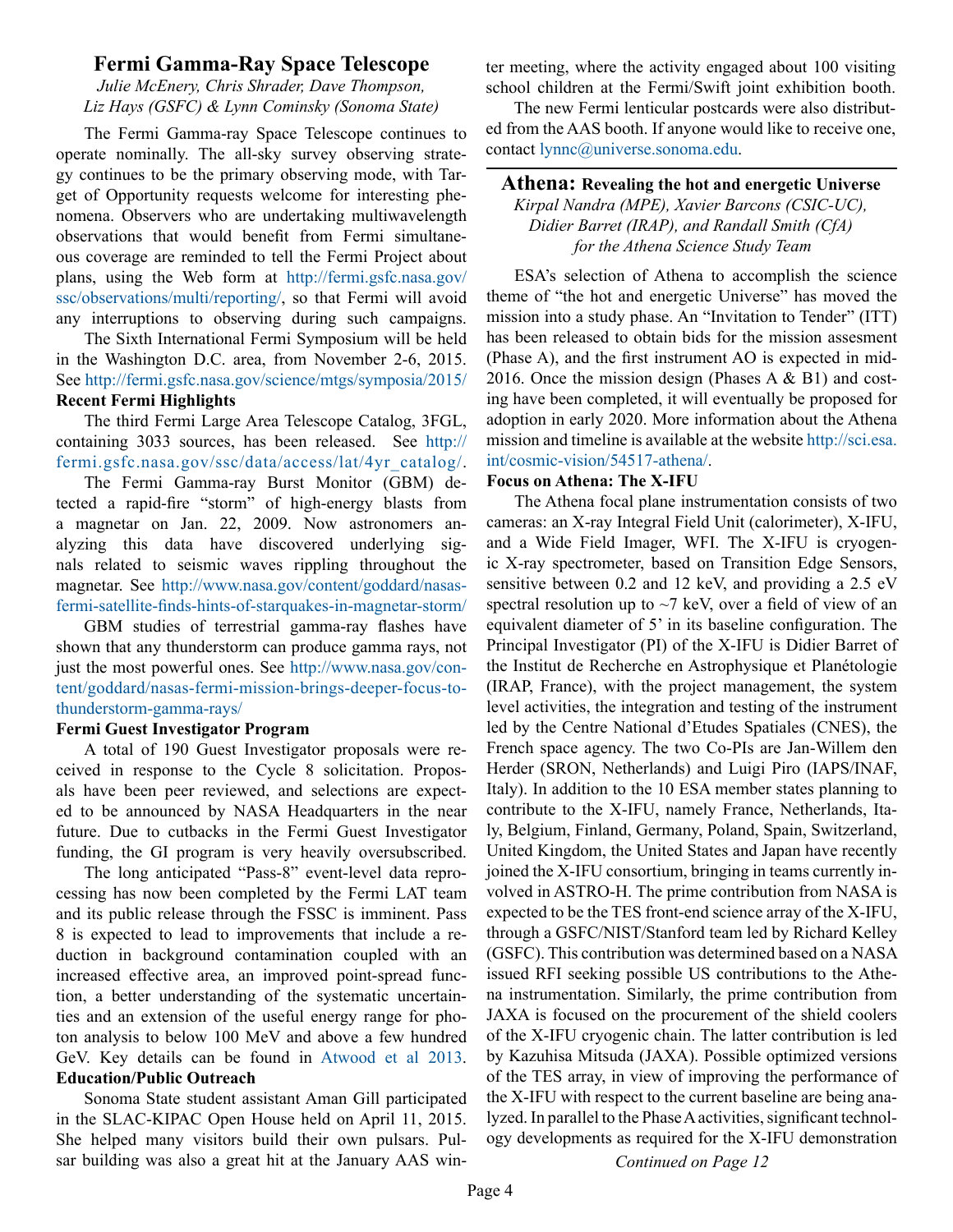# **Swift Mission News (con't)**

<span id="page-4-0"></span>thought to be either related to accretion or magnetic reconnection and electron acceleration processes. Starting in 2006, Swift has been taking quasi-daily  $\sim$ 1-ks long XRT images of the center of our Galaxy. The excellent base line provided by Swift's Galactic center monitoring campaign allowed the detection of six bright flares (during which the X-ray emission increased by a factor of  $~100$ ) between 2006-2011. This more than doubled the number of such bright X-ray flares observed at the time. Most importantly, Swift's program allowed for an estimate of the recurrence time of these bright events (~once every week) and revealed that X-ray flares of similar brightness can have different spectral shapes. **Swift Guest Investigator Program** 

The Swift Guest Investigator (GI) program will continue to solicit proposals in GRB and non-GRB research during Cycle 12. NASA's Research Opportunities in Space and Earth Sciences (ROSES) 2015 and the Swift Appendix D.5 were released on February 13, 2015. The deadline for submitting Swift Cycle 12 GI Program proposals is September 25 at 4:30PM.

#### **Spektrum Roentgen Gamma Update**

*A. Merloni, M. Pavlinski, P. Predehl, S. Sazonov for the SRG, eROSITA, and ART-XC teams*

The SRG launch from Baikonour is now scheduled for December 2016. It is still unclear whether the already purchased Ukrainian Zenit launcher will be used for SRG. Discussions are undergoing between Russian Space Agency Roscosmos and Ukrainian officials, with realistic hopes that all remaining issues can be solved soon.

#### **eROSITA**

The final calibration of the eight mirror assemblies (integrated mirror and baffles) will resume next month at the PANTER facility, near Munich. In the meantime, the QM (Qualification Model) Electronics of the eROSITA camera has been fully qualified. The performances of the QM camera even surpass those of the EM, which was already defined as "the best pnCCD camera ever built". In particular, a spectral resolution of 133 eV was achieved for a monochromatic Mn K $\alpha$  line (5.89 keV), with a read-out noise of 2.4 elec-

A new "Key Projects" category will be added in Cycle 12. Key Projects are intended to greatly advance the Swift science program, enhance its breadth of impact, and represent an enduring legacy of Swift results. Cycle 12 will continue to offer joint program with XMM-Newton, INTEGRAL, Chandra, and NRAO. More details about the GI Program will be posted on the Swift proposer web site: http://swift.gsfc.nasa.gov/proposals/

#### **Swift E/PO News**

Lynn Cominsky presented a poster entitled "10 years of Swift Communications and Outreach" at the "Swift: Ten Years of Discovery" conference in Rome, Italy in December 2014 and has written a conference proceedings paper summarizing this work. The SSU group also created a new Swift lenticular that includes two images: a labeled drawing of the Swift satellite and its instruments, and the UVOT image of M31. Although most of the Swift lenticulars were handed out at the Rome conference and the January AAS meeting, there are still a few of these lenticulars available. If you would like one, send email to lynnc@universe.sonoma.edu.

trons ENC. At higher energies, a resolution of 174 eV was measured for the Copper K $\alpha$  line (8.04 keV).

Half of all FM boards of the camera electronics are produced and tested; the completion is expected for July 2015, when also all the CCD modules will be mounted. On the other hand, due to the delayed interface tests between eROS-ITA and the SRG spacecraft (successfully completed last year), the completion of the ITC electronics ("Interface and Thermal Controller") is lagging slightly behind the other eROSITA parts. All other telescope components (structure, mechanics, cooling system with radiators and cryogenic heat-pipes, all 7 filter wheels, front cover mechanism, etc.) are ready for integration at MPE.

#### **ART-XC**

At Progress continues with testing and integrating ART-XC elements, all FM mirrors manufactured in NASA Marshall labs are in Moscow now, and we expect a delivery of the complete instrument in Spring 2016. More news in the next HEAD Newsletter issue.



*The eROSITA QM camera in the PUMA X-ray test facility at MPE during the qualification test run.*





*eROSITA QM camera spectral response to Cu Kα emission line*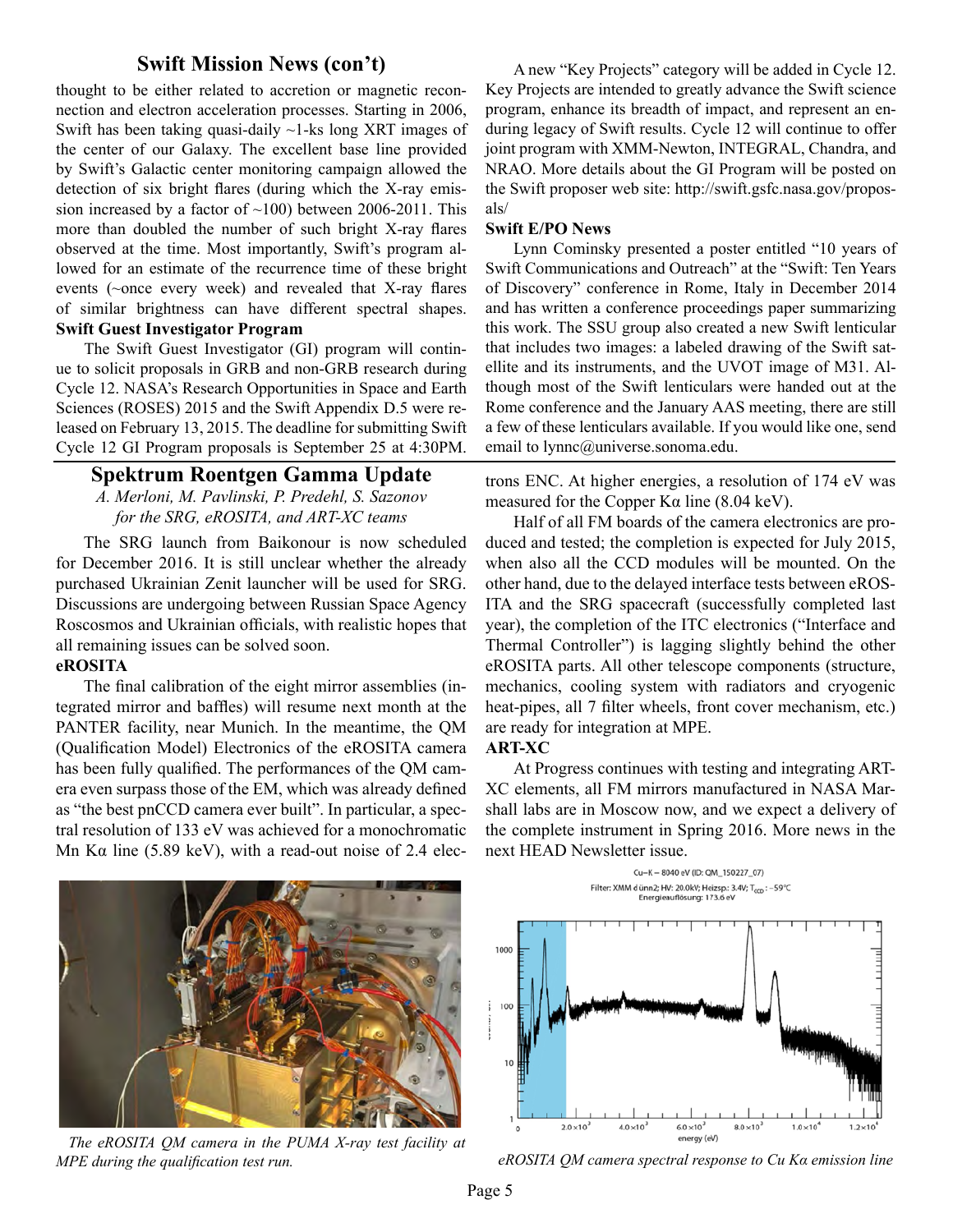#### **Gravitational-wave news**

## <span id="page-5-0"></span>*Guido Mueller (U-Florida), James Ira Thorpe (NASA/GSFC), Paul McNamara (ESA)*

Gravitational waves are a unique opportunity to gain a completely new perspective on many of the most exciting processes in the universe. They are generated by the coherent bulk motion of compact objects such as compact binary systems, neutron star and black hole mergers, supernovae explosions and all other processes which involve highly accelerated large masses. The detection of these waves will allow us to test general relativity, measure the equation of state of neutron stars, study the compact binary distribution in our milky way and map out the growth history of black holes to the beginning of their existence.

Laser Interferometry has long been known as one of the most promising methods to detect gravitational waves. Using laser interferometry, the NSF-funded LIGO Observatories together with the Virgo and GEO Observatories have produced many interesting upper limits in the 50 Hz to 5 kHz frequency range. The initial LIGO interferometers ceased operations in 2010/11 to make room for the Advanced LIGO (aLIGO) interferometers which are predicted to routinely measure gravitational waves by the end of this decade. The aLIGO construction project formally began in the summer of 2008 with the procurement of long lead items as well as final design work and experimental tests at the component level. Installation started in 2011 and was finished late 2014. The project successfully ended on March 31st 2015 after both Advanced interferometers reached the criterion for 'success' for the aLIGO construction project – operation for more than two hours in the final configuration. The LIGO Livingston Observatory (LLO) near Baton Rouge, Louisiana, reached this state already end of May 2014 and the LIGO Hanford Observatory (LHO) in southeastern Washington followed early February this year.

The commissioning of both detectors also progresses very well. The LLO interferometer has already reached a range well above 60 Mpc for binary neutron star inspirals,



*Strain sensitivity and range of the Advanced LIGO Livingston*  $\Gamma$ *Observatory. Credit: LIGO*

a factor three larger than enhanced LIGO and well above the minimum sensitivity goal of 40 Mpc originally set for the first aLIGO science run. LHO is in close pursuit and has achieved a range of more than 36 Mpc this April, just short of the 40 Mpc threshold for the first aLIGO observing run planned for Fall 2015.

At the same time the LISA Pathfinder (LPF) mission continues its march towards a Fall launch, currently scheduled for October from Korou, French Guiana. The primary instrument, the LISA Technology Package (LTP), was successfully integrated this spring and is being prepared to be shipped to the Industrie Anlagen Betriebsgesellschaft in Munich. There it will be integrated with the LPF Spacecraft which already contains the NASA-provided ST7 Disturbance Reduction System (DRS) payload. Both the LTP and DRS teams are ramping up efforts to finalize experiment designs, operational sequences, and data analysis tools and are participating in a series of pre-launch operations exercises. After launch on a VEGA rocket, LPF will take 60 days to reach its operational orbit around Sun-Earth L1. After a 15 day commissioning period, science operations will begin with 90 days of LTP operations followed by 90 days of DRS operations. A possible extended mission including joint LTP/DRS operations and perhaps a precision test of alternative gravity theories is in the early stages of planning.

This critical test of LISA technology will pave the way for a future LISA-like space observatory which will open the signal-rich mHz frequency range in the early 2030s. The planning for such a detector continues with the ESA appointed Gravitational Observatory Advisory Team (GOAT) which includes US scientists and observers from NASA and JAXA. The GOAT evaluates technologies and mission designs for a future detector under ESA's L3 scenario, while NASA's Gravitational Wave Science Interest Group discusses the future of GW space science in the U.S.



*A camera placed inside the LISA Technology Package (LTP) payload during integration captures the view that one of the LTP test masses will have during the mission. Visible are the optics on the ultra-stable optical bench, a window in the vacuum system housing the test mass, and a small hole in the electrode housing where the laser beam will probe the test mass position.* 

*Credits: Airbus Defence and Space, U. Glasgow, CGS.*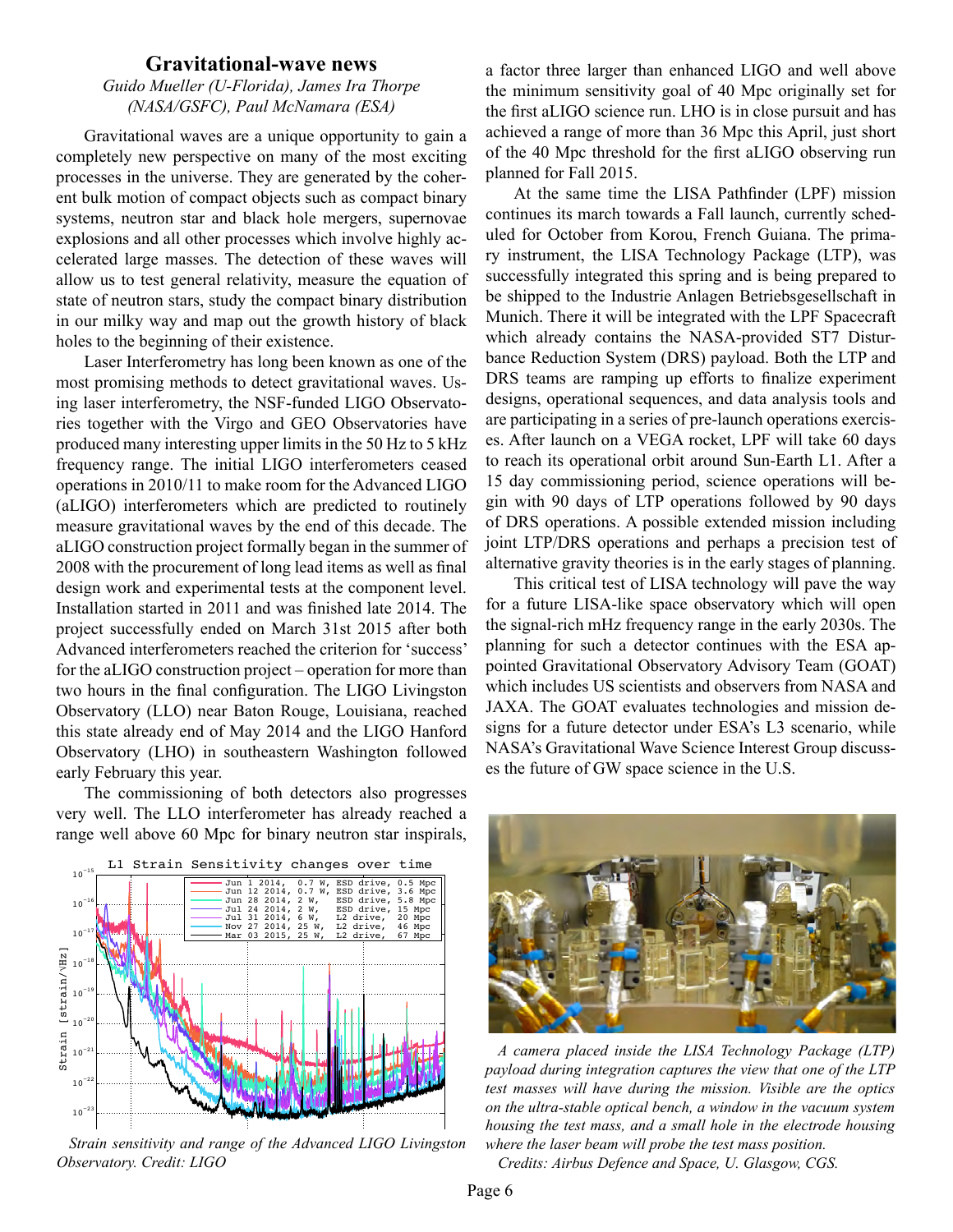# <span id="page-6-0"></span>**Progress Towards the Astro-H Mission**

*Richard Kelley, Takashi Okajima, Lorella Angelini, Rob Petre (NASA/GSFC)*

Major activities and milestones have been accomplished over the last six months. All of the flight instruments are complete, have been calibrated, and have been integrated with the spacecraft. Astro-H is now undergoing final assembly and will go through extensive testing at the Tsukuba Space Center between now and November. The Soft X-Ray Spectrometer, with its microcalorimeter array, has been operated on numerous occasions starting in October 2014. The intrinsic performance of the detector system is excellent, with an energy resolution of 4.5 eV across the array. As reported previously, when tested with the Stirling cycle cryocoolers running at nominal power, the energy resolution was significantly degraded and variable depending on other details of the dewar state. This was attributed to mechanical vibrations causing time-variable heating of the 50 mK detector stage, which needs to be very stable. Fortunately, the JAXA SXS team has successfully obtained and qualified mechanical isolators designed to be installed between the cooler compressors and the dewar, and these work extremely well. With the isolators installed, the energy resolution performance is essentially identical to the intrinsic performance  $({\sim} 4.5 \text{ eV})$  measured during subsystem level tests at Goddard, and is stable.

Calibration measurements for determining the energy gain scale were made in March 2015 just before spacecraft



*The finished SXS dewar undergoing vibration testing at the Tsukuba Space Center in Japan. Continued on Page 8*



 *The completed forward end of the SXS dewar prior to the next phase of close out and aperture installation.*

integration. Initial work indicates that it should be possible to obtain absolute energies to about 0.5 eV if the overall temperature stability of the internal dewar components are as stable in orbit as they were during ground operations.

Both X-ray mirrors have been extensively characterized and calibrated in Japan, including off-axis measurements. The point spread functions of the SXS mirror is  $\sim$ 1.2 arcmin and the end-end effective area is about 250 cm<sup>2</sup> at 1 keV and 310 cm2 at 6 keV.

A key feature of the SXS is that it is designed to operate with and without liquid helium. The cryogen mode (with liquid helium) is the default initial mode, and should last for about four years after launch based on careful heat load measurements. The cryogen-free mode has also been tested and will allow use of the instrument as long as the mechanical coolers continue to operate (expected for many years based on similar life test units). The only practical difference is that in cryogen mode, the operational temperature (50 mK) is maintained for about 43 hours before the firststage refrigerator must be recharged (which takes about 50 min), whereas in cryogen-free mode, the hold time is about 15 hours, with the same recycle time. Hence, the operational live-time of the SXS is about 98% and 94%, respectively, in the two modes. [The overall observing efficiency will be limited by observatory operations in low-earth orbit, and is expected to be  $\sim$ 40%, so not significantly affected by the SXS operation.] The energy resolution performance is the same in both cases. This is the first time a cryogen free x-ray calorimeter spectrometer qualified for spaceflight has been demonstrated and operated, and is the basis for future missions such as Athena.

The next steps are full testing at the spacecraft level, a comprehensive thermal-vacuum test of the observatory, mechanical vibration, final performance tests, and shipping of the observatory to the Tanegashima launch complex in the autumn of 2015 for an anticipated launch in early 2016.

The Astro-H Science Enhancement Option includes ac-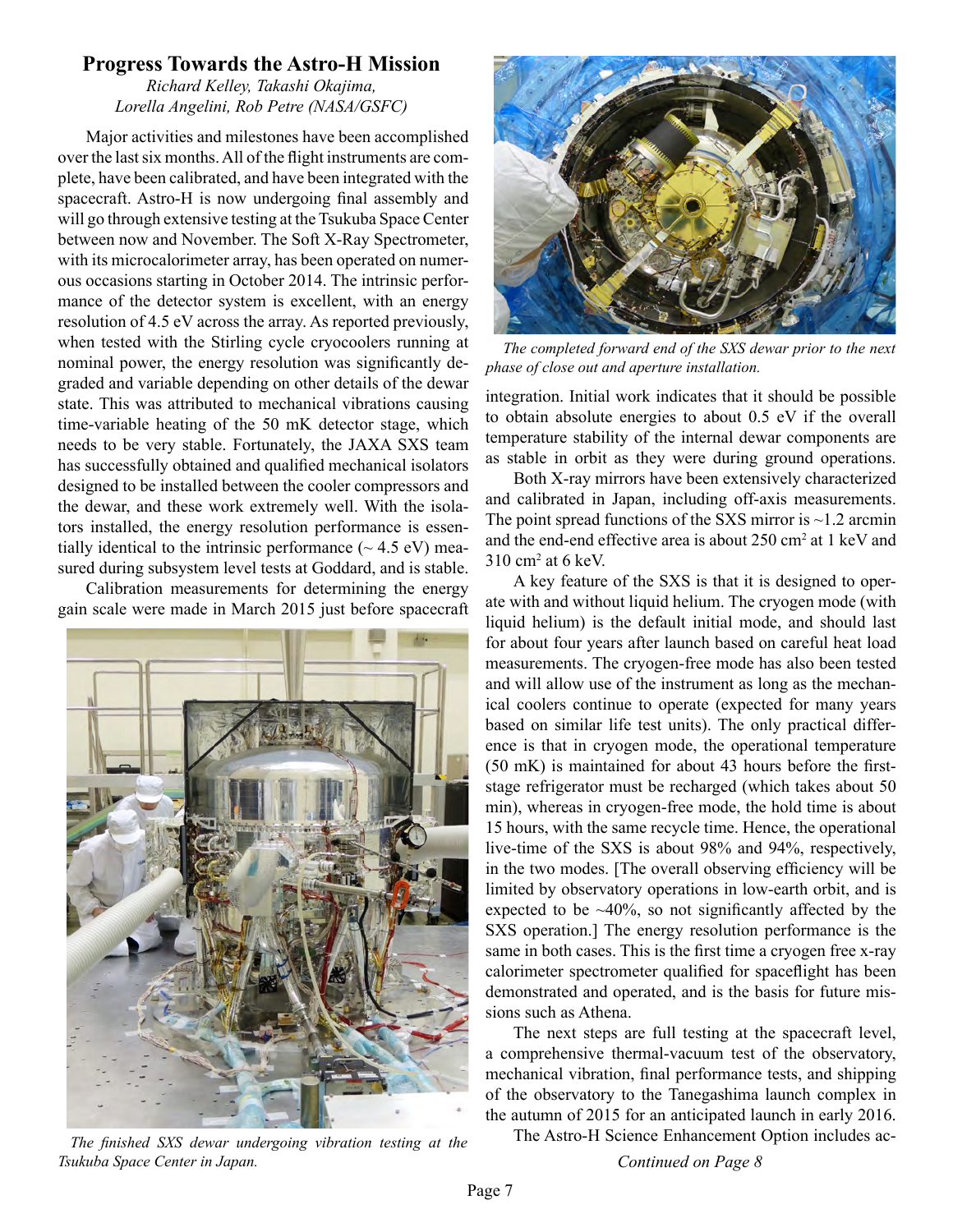## **The Astro-H Mission (con't)**

<span id="page-7-0"></span>tivities related to data analysis, the GO program and user support. The pre-launch activities are focused on pipeline data processing, instrument software, collection of calibration information and preparing the necessary documentation and simulation software to support the GO program for all four Astro-H instruments. The Astro-H U.S. data center will be the liaison between GOs and the Astro-H program, with a help desk that will open at times near launch.

Finally, the larger Astro-H international science team published 17 white papers on arXiv.org that describe the science scope that will be addressable using Astro-H. The Announcement of Opportunity for the general community will be released several months after launch.



*The X-ray mirrors produced for the Astro-H Soft X-Ray Imager (left) and SXS (right). The mirrors have 203 concentric reflectors, so contain 1624 individual, precisely aligned mirror segments. They are 45 cm in diameter and have a mass of 43 kg each.*

# **Suzaku Mission News**

*Koji Mukai (GSFC / CRESST)*

The spacecraft was in a safe hold for the month of January, 2015, while the operations team tweaked the battery parameters. Subsequently, Suzaku resumed routine guest observer observations, usually only with the 3 XIS units in operation, with the HXD instrument turned off. Occasionally, under favorable solar illumination circumstances, the HXD can be turned on but in this case, 2 of the 3 XIS units need to be turned off to stay within the power limit. Most of the Cycle 9 priority A and B observations will be completed by the end of April, 2015, although some targets whose observations were to have been carried out in January will be observed during their next visibility window in the summer.

The Cycle 10 call for proposals was issued in December 2014, for observations during a 6-month period starting in May, 2015. The national and international reviews are now complete and the accepted target list has been published. If the power situation worsens still, further countermeasures may have to be taken that would impact the accepted observations. For example, the Sun angle range may be reduced, potentially compromising the ability to carry out some time-constrained observations. Another possibility is that the number of XIS units in use may be reduced.

Even at this late phase of the mission, Suzaku continues to provide valuable data. This is highlighted by two recent papers. A team led by Francesco Tombesi (NASA/ GSFC & UMD) recently published a paper in Nature (519, 436) on IRAS F11119+3257, an ultraluminous infrared galaxy (ULIRG). It was also the cover story of the March 26th issue of Nature. The high quality Suzaku XIS spectrum of this ULIRG reveals an absorption line at a rest-frame energy of 9.82 keV, indicative of an outflow velocity of 0.25 c. Herschel infrared observations of this ULIRG show a large-scale molecular outflow which is effectively removing the cold gas out of which stars form. The comparison of parameters derived for the accretion disk wind and the molecular outflow confirms that the former can drive the latter, thus favoring the wind mode of AGN feedback. [https://](https://www.nasa.gov/content/goddard/suzaku-herschel-link-a-black-hole-wind-to-a-galactic-gush-of-star-forming-gas/%20) [www.nasa.gov/content/goddard/suzaku-herschel-link-a](https://www.nasa.gov/content/goddard/suzaku-herschel-link-a-black-hole-wind-to-a-galactic-gush-of-star-forming-gas/%20)[black-hole-wind-to-a-galactic-gush-of-star-forming-gas/](https://www.nasa.gov/content/goddard/suzaku-herschel-link-a-black-hole-wind-to-a-galactic-gush-of-star-forming-gas/%20)

A team led by Hiroya Yamaguchi (NASA/GSFC) recently published a paper in ApJ Letters (Volume 801, L31) on 3C 397, the remnant of a Type Ia supernova. K alpha lines of Cr, Mn, Fe and Ni are clearly detected in the combined XIS spectrum of 3C 397. The flux ratios of these lines suggest Ni/Fe and Mn/Fe mass ratios of ~0.17 (0.11-0.24) and  $\sim$ 0.025, respectively. Both the Ni/Fe and Mn/Fe ratios of 3C 397 are consistent with a near Chandrasekhar mass white dwarf progenitor. In particular, SNIa explosion models show that such high Ni/Fe mass ratio can only be produced in the neutron-rich nuclear statistical equilibrium (n-NSE), and the n-NSE regime is found only in the case of near Chandrasekhar mass white dwarf progenitors. This implies that the progenitor of 3C 397 was a single degenerate system. [http://www.nasa.gov/content/goddard/suzaku-studies-super](http://www.nasa.gov/content/goddard/suzaku-studies-supernova-crime-scene-shows-a-single-white-dwarf-to-blame/)[nova-crime-scene-shows-a-single-white-dwarf-to-blame/](http://www.nasa.gov/content/goddard/suzaku-studies-supernova-crime-scene-shows-a-single-white-dwarf-to-blame/).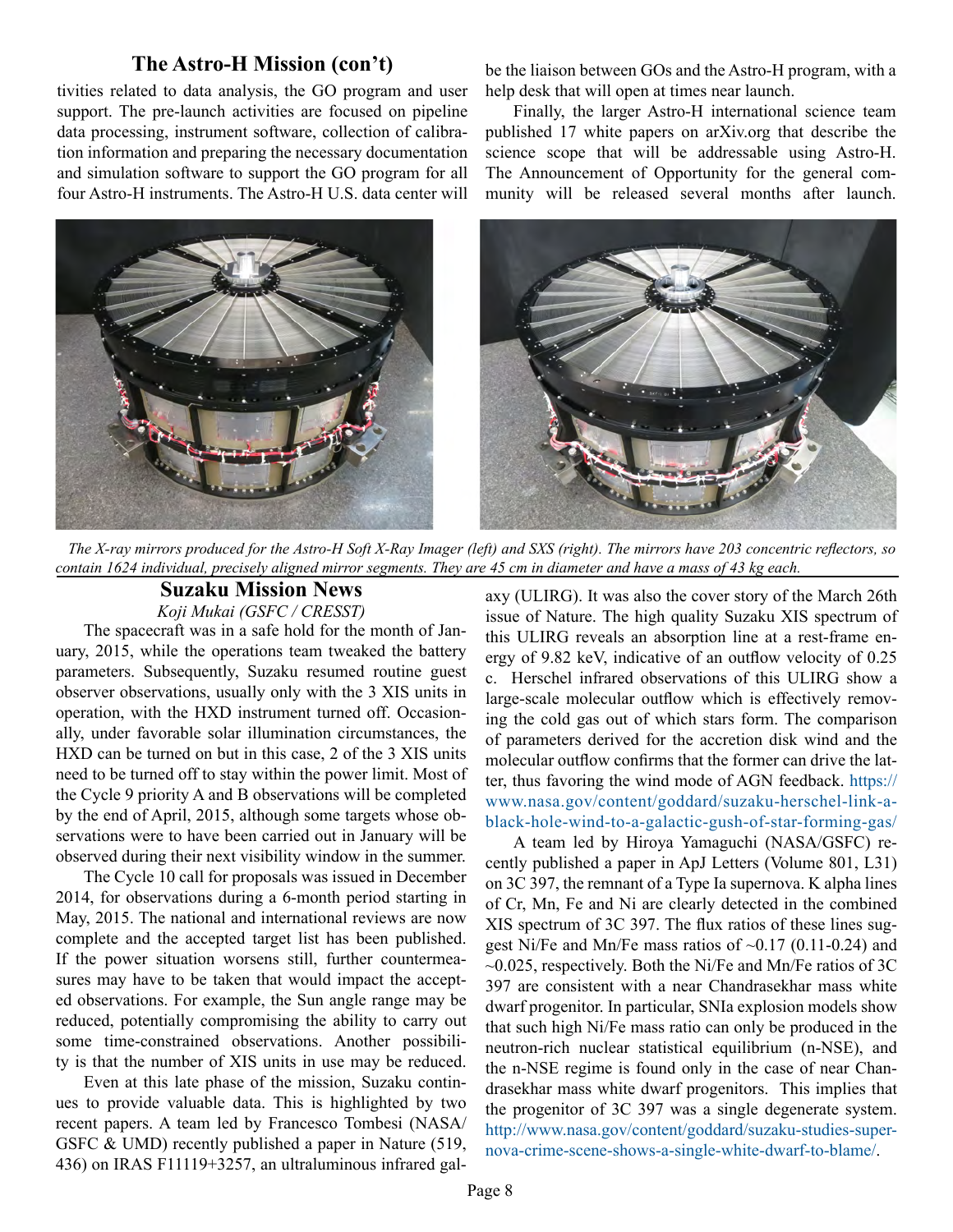#### **INTEGRAL Mission News**

#### <span id="page-8-0"></span>*Erik Kuulkers (ESA) & Steven Sturner (UMBC/GSFC)*

 During a meeting on 19/20 November 2014, the ESA Science Programme Committee (SPC) approved the confirmation of science operations for INTEGRAL until 31 December 2016, as well the indicative extension of science operations until 31 December 2018, subject to a mid-term review in 2016. The goal is to reduce the allocated resources for 2017/2018 by approximately 10% as compared to 2016. Since a major cost-cutting exercise already took place in 2013 and has since been implemented, saving a further 10% is a difficult task. The Executive will report to the November 2015 SPC meeting on possible ways forward; this status report will be used as input into the decision of whether to propose this mission for confirmation in 2016. The task of cost savings has benefits from the view of external experts who currently have no strong link to the mission, and, therefore, have brought a fresh point-of-view to what INTEGRAL could or should be doing in 2017/2018 and beyond. This team was asked to review the scientific operations approach and to consider any possible changes to the set-up as well as the scientific roadmap for INTE-GRAL - possibly indicating areas not yet addressed, possibly just reinforcing the existing plans and ideas. The high sensitivity and large FOV (IBIS) plus the excellent spectroscopic capabilities (SPI), as well as the ToO capabilities of INTEGRAL were recognized. The observatory aspect through issuing AOs is considered to be important for the community. Various suggestions for the cost cuts were presented. The IUG has been asked to evaluate the outcome.

For the first time at ESA, a spacecraft's orbit has been adjusted, after 12 years in space, to achieve a safe re-entry 15 years in the future, while maximizing valuable science return for the next 6-8 years. In January/ February 2015 Delta-V manoeuvres were performed. INTEGRAL is now in its final revised orbit of 64 hours compared to the 72 hours before the manoeuvres. Nominal science observations started again on 15 February, and follow the newly released AO-12 long-term plan.

The IUG meeting #17 took place on 4 & 5 February 2015 at ESAC, Spain. Apart from the new cost cutting exercise, the instrument status and (cross)-calibration, de-orbit status/fuel usage/power consumption/long-term orbit evolution were discussed, as well as the (im)possibility of hibernating INTE-GRAL. Furthermore, new ideas of improving the awareness of INTEGRAL in the overall community were discussed.

The Russian Advisory Committee (RAC) for INTE-GRAL agreed with proposed changes to the data rights policy with regard to Russian Federation proposals. Data or science rights to the targets or science in the field of view (FOV) of the instruments proposed by the PIs from the Russian Federation and accepted by the TAC will be allocated to these PIs with the usual 1-year proprietary period. However, the rest of the field will be made public to the community at-large through the consolidated data programme, i.e., having a policy similar to that for non-Russian Federation proposals. Russian PIs still have exceptional access to the near-real time data of their observations. This policy change will be in effect already in AO-13. Note that the guaranteed return to the Russian science community from the open time programme stays 25%.

The 13th Announcement of Opportunity was released on 24 February 2014. Observations with non-standard, custom patterns, such as the GPS and Galactic scans, generally reduce scheduling efficiency, and increase workload for both the INTEGRAL Science Operations Centre (ISOC) and the Mission Operations Centre. Because of the overall reduced manpower in INTEGRAL operations, the use of non-standard patterns is now strongly discouraged. Hence, starting in AO-13, custom patterns will be considered only for the highest, A-grade, proposals, and their scheduling will be done on a best effort basis. ESA continues to provide the opportunity to propose for coordinated observations with XMM-Newton and Swift. By the deadline on 17 April 2015, 62 proposals were received (30 normal, asking for data rights on 292 sources, and 32 ToO). The total time requested is about 110 Msec (for all types of observation; only 10% of the requested total ToO time has been taken into account). Given that up to about 23 Msec of observing time will be available in AO-13, this corresponds to an oversubscription of about 4.8 (similar to the oversubscription in the previous AO). The INTEGRAL TAC meeting will be 26-28 May 2015.

A memo for a Fermi-INTEGRAL collaborative program was finalized in November 2014. One ToO proposal was received as part of the Fermi-INTEGRAL Joint Program Agreement, during the call for Fermi Cycle-8 Guest Investigator proposals.

The spacecraft, payload and ground segment are performing nominally. Routine annealing #24 of the SPI detectors occurred between 15 February and 3 March 2015. The recovery is not "perfect", but slightly better than annealing #23, mainly due the lowest level of degradation obtained pre-annealing. The energy resolution is still under control. Scientific observations during this period were performed using targets for which science goals did not depend on SPI. At ISOC a discussion has been initiated to identify a way forward now that it has a minimalistic structure.

Scientific observations of the AO-11 cycle in 2014 and AO-12 cycle in 2015 were performed mostly as planned. A public ToO observation was performed based on an out-of-TAC request on the transient IGR J17488-2018/ SAX J1748.8-2021 on 23/24 February 2015. The Konus-Wind observation of a bright, intermediate burst from SGR 1935+2154 triggered another, dedicated, ToO observation from 17-19 April 2015. Three additional ToO requests were received in the reporting period; two on the same source (PNV J18365700-2855420 / Nova Sgr 2015 No.2) and one on Swift J1753.5-0127. Mainly, for the 1st source trigger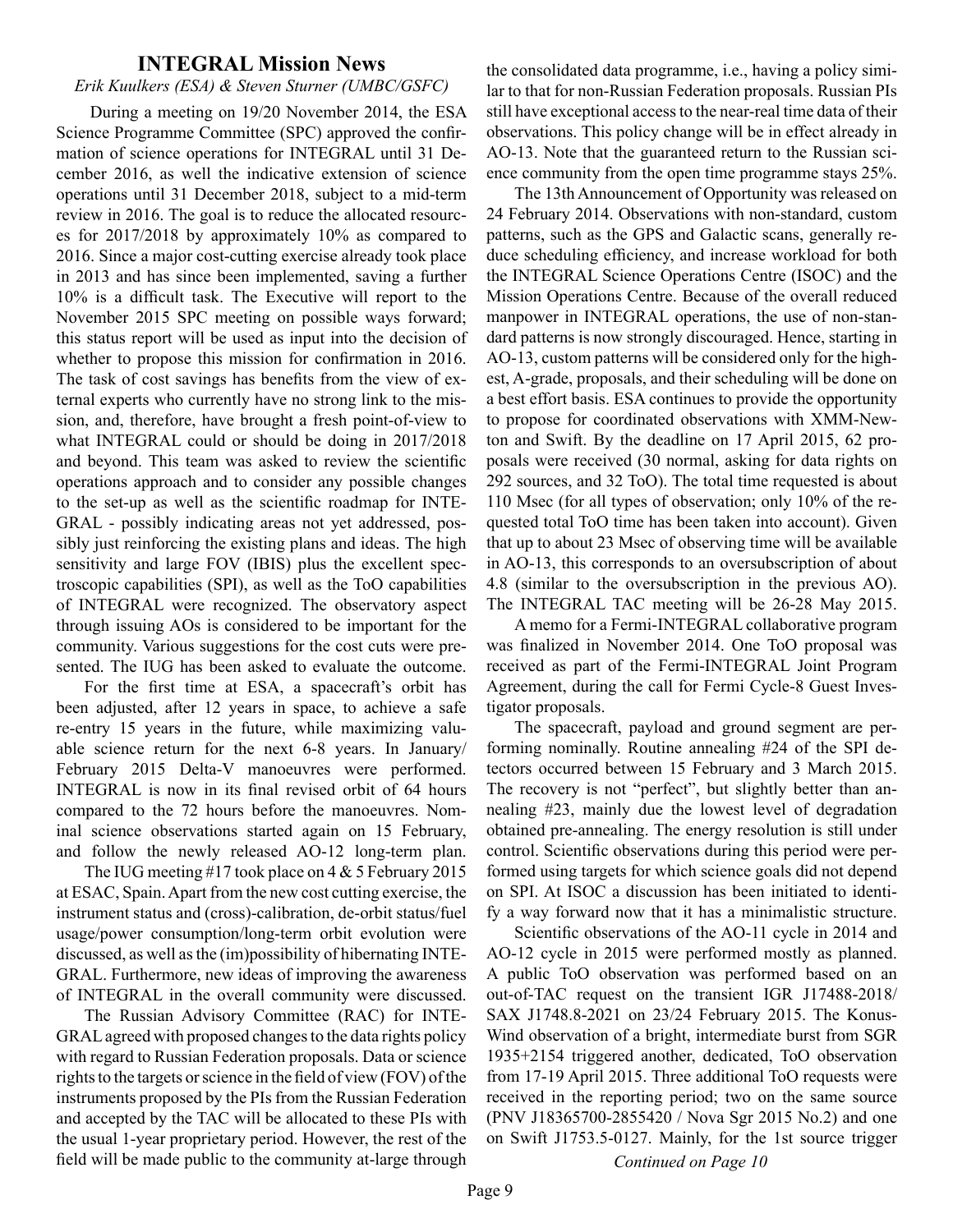# **INTEGRAL Mission News (con't)**

<span id="page-9-0"></span>*Erik Kuulkers (ESA) & Steven Sturner (UMBC/GSFC)*

criteria were not reached yet, while for the other source the scheduling times were too tight, and hence no observations were granted. During the reporting period, two Gamma-Ray Bursts (GRBs) were detected in the FOV of the high-energy instruments (GRB 150219A and GRB 150305A).

As of April 6, the total number of INTEGRAL refereed publications since launch is 849; during the total year 2015, 14 refereed papers have been published. Some recent INTEGRAL-related scientific highlights include: • Hard X-ray emission of Sco X-1 (M.G. Revnivtsev, et al. 2014, MNRAS 445, 1205)

• SN2014J gamma rays from the 56Ni decay chain (R. Diehl, et al. 2015, A&A 574, A72)

• The 1.4 GHz radio properties of hard X-ray selected AGN (F. Panessa, et al. 2015, MNRAS 447, 1289)

• The Galactic 26Al emission map as revealed by INTE-GRAL SPI (L. Bouchet, et al. 2015, ApJ 801, 142

• INTEGRAL discovery of unusually long broad-band X-ray activity from the Supergiant Fast X-ray Transient IGR J18483-0311 (V. Sguera+ 2015, MNRAS 449, 1228).

Aurorae offer a beautiful spectacle by painting the night sky in red and green colors. What is less well known is that aurorae are also X-ray emitters. Weak aurorae have a soft X-ray spectrum, which drops off at an energy around 10 keV. Occasionally, however, the emission can be much harder and can extend to more than 100 keV. This was the case on 20 November 2012, when INTEGRAL was performing one of its Earth observations (INTEGRAL POM Dec 2014). Whereas this fortuitous emission is a disturbance for measuring the cosmic X-ray background via occultation by the Earth, it is an interesting new source for INTEGRAL science. Intense auroral emission was first visible roughly around Iceland in the early evening, before reappearing on the opposite side of the pole with more steady emission over a wider area (in Siberia before dawn). One of the auroral sub-storm events showed strong hard X-ray emission detected up to about 100 keV. See INTEGRAL Picture of the Month (POM) December 2014 (credits: M. Türler, ISDC, Geneva & E. Churazov, IKI, Moscow & MPA, Garching).

The usual "off-year" INTEGRAL Workshop will be held from 5–9 October 2015 in Rome, Italy. It will bear the theme "The New High Energy Sky after a Decade of Discoveries" and is being organized by INAF, Rome, Italy. The central focus of this Workshop is to provide an up-to-date view of the high-energy sky. The goal is to present and discuss, via invited and contributed talks (and posters), the main results obtained during the last decade in the field of high-energy astrophysics using INTEGRAL, and place these results in the context of other observatory-like space-based missions, such as Herschel, Plank, Swift, Fermi, AGILE, NuSTAR, MAXI, etc., as well as ground-based observatories. Correlated studies in the Radio, IR, Optical, X-rays, etc., wavelength bands,

as well as using neutrino and gravitational wave observations, will be presented. Final details on the location, registration, hotel, etc., will be available at the web site: [http://](http://www.iaps.inaf.it/sz/integral2015/registration.html) [www.iaps.inaf.it/sz/integral2015/registration.html](http://www.iaps.inaf.it/sz/integral2015/registration.html).

The Proceedings of the 10th INTEGRAL Workshop "A Synergistic View of the High-Energy Sky", in Annapolis, USA, last year, has been published on-line in PoS.

# **Cherenkov Telescope Array Update**

*Werner Hofmann (MPIK) and Rene Ong (UCLA), for the CTA Consortium*

The Cherenkov Telescope Array (CTA) will provide unprecedented sensitivity at the high-energy end of the electromagnetic spectrum. Construction will start on 2016, in locations to be pinned down during the present year, which include a northern (Mexico or Spain) and a southern (Chile or Namibia) site for full-sky coverage. CTA will be a powerful and unique instrument in the study of the most extreme environments in the Universe and in understanding the nature of dark matter. **Introduction**

The field of Very High Energy (VHE,  $E > 50$  GeV) gamma-ray astronomy has been firmly established by the discoveries of ground-based telescopes using the atmospheric Cherenkov technique (e.g. H.E.S.S., MAGIC and VERITAS) and the air-shower technique (e.g. Milagro and ARGO-YBJ). In particular, atmospheric Cherenkov telescope arrays have proven very successful in discovering new VHE sources and source classes and in providing detailed characterization of these sources in the broader multiwavelength context. The Cherenkov Telescope Array (CTA) is an initiative to capitalize on these results and on those from space-based gamma-ray telescopes (e.g. Fermi, AGILE) in order to take a major step forward in our understanding of the non-thermal, high-energy universe.

In addition to having full-sky coverage, CTA will be an order of magnitude more sensitive and have significantly improved angular and energy resolutions compared to present instruments. The wide energy range of CTA, from 20 GeV to 300 TeV, will permit overlap with space telescopes and deep exploration of the extreme universe to the highest energies. Equally important, CTA will serve as an open observatory to the astronomical community.

CTA is being proposed and developed by the CTA Consortium that currently consists of more than 1,000 scientists and engineers from approximately 200 institutes in 29 countries: Argentina, Armenia, Australia, Austria, Brazil, Bulgaria, Canada, Croatia, Czech Republic, Finland, France, Germany, Greece, India, Ireland, Italy, Japan, Mexico, Namibia, Netherlands, Norway, Poland, Slovenia, South Africa, Spain, Sweden, Switzerland, the UK and the US.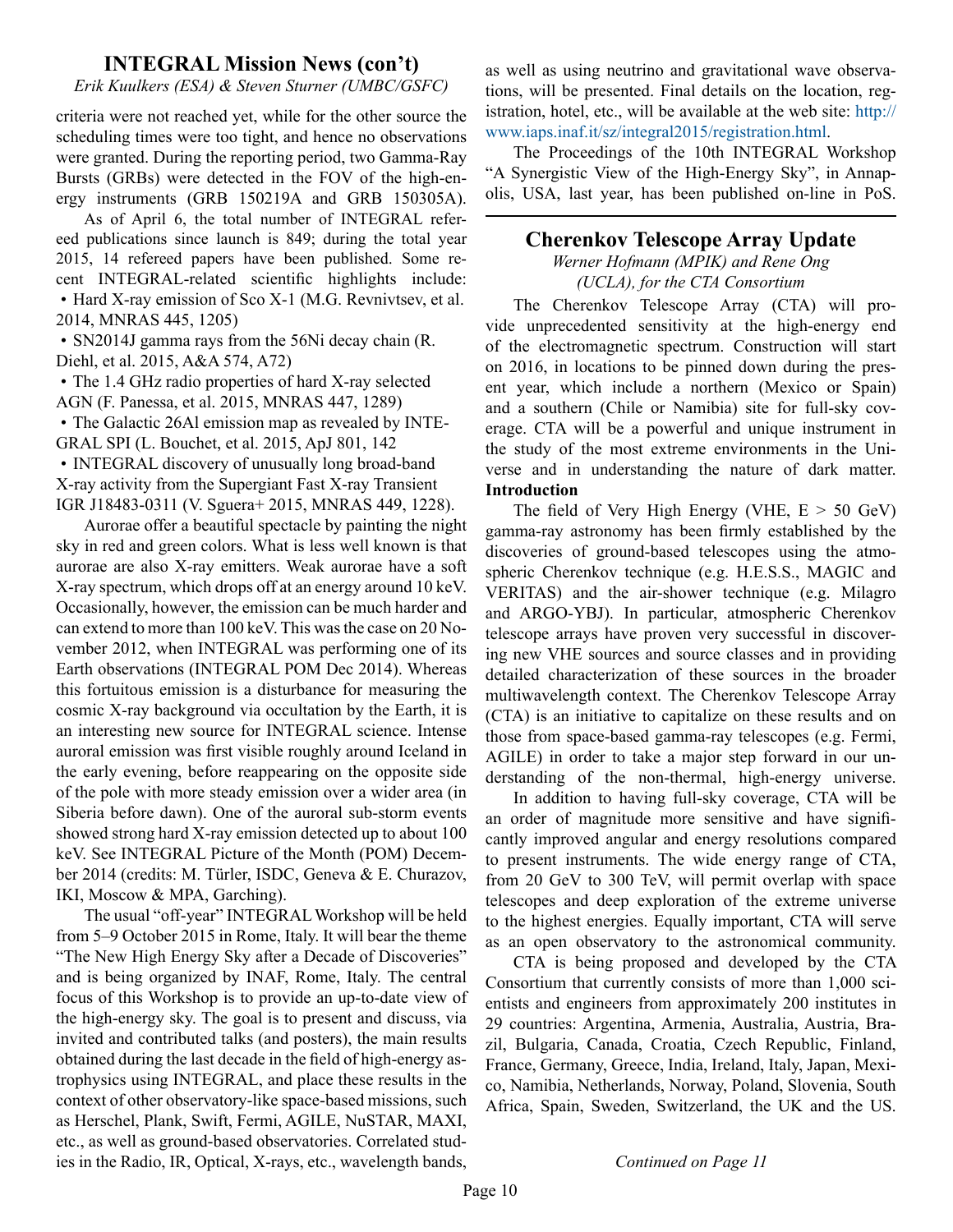#### **CTA Approaching Major Milestones**

In 2015, the CTA project is approaching several milestones in what is a crucial year for its development. CTA is completing a full technical design report (TDR) and a Cost Book, both which will be made available to an external review committee and to the various funding agencies and institutions interested in contributing to its construction. A Critical Design Review (CDR) of the project by the review committee is scheduled for June 24-26. Subject to the successful completion of the CDR, together with the selection of sites and the creation of an international founding agreement, CTA will be well on its way to begin construction in 2016.

In preparation for implementation, teams around the world are developing and testing prototypes of CTA's key instruments and technology. Most recently, the Gamma-ray Cherenkov Telescope (GCT) team at the Observatoire de Paris completed the mechanical assembly of a Small-Size Telescope (SST) prototype in April with full assembly planned for June. The following prototypes are complete and are undergoing testing: Medium-Size Telescope (MST) in Germany, SST-1M in Poland and ASTRI SST-2M in Italy. **Site Selection Negotiations Underway**

To achieve full-sky coverage, CTA will consist of about 100 imaging atmospheric Cherenkov telescopes located at one site in the southern hemisphere and a smaller array of about 20 telescopes at a site in the northern hemisphere. A

**Cherenkov Telescope Array (con't)** rendering of the CTA southern hemisphere array is shown below. Extensive studies of the environmental conditions, simulations of the science performance and assessments of construction costs were conducted for the potential sites. On March 26, 2015, the CTA Resource Board, composed of representatives of ministries and funding agencies, voted to begin negotiations with Mexico and Spain for the northern hemisphere site. A site in the US was kept in consideration as a possible back-up site. Negotiations with the southern hemisphere site candidates, Chile and Namibia, began in 2014. Argentina is being considered as a back-up site for the southern hemisphere. Both the northern and southern hemisphere site negotiations are expected to end before 2016. **CTA Science Goals** 

> CTA scientists have compiled the broad science case for CTA that will be delivered as part of the submission to the CDR. This document will provide an overview of the scientific motivations for the observatory and the baseline plans of the Consortium for the use of the guaranteed time. CTA's Key Science Projects (KSPs) are a large part of this document and an important piece in solidifying CTA's scientific goals. CTA will use its unprecedented accuracy and sensitivity to address a wide range of questions in both astrophysics and particle physics. These questions fall under three major themes: • Understanding the Origin and Role of Relativistic Cos-

- mic Particles
- Probing Extreme Environments
- Exploring Frontiers in Physics *Continued on Page 12*



*Rendering of CTA array in southern hemisphere*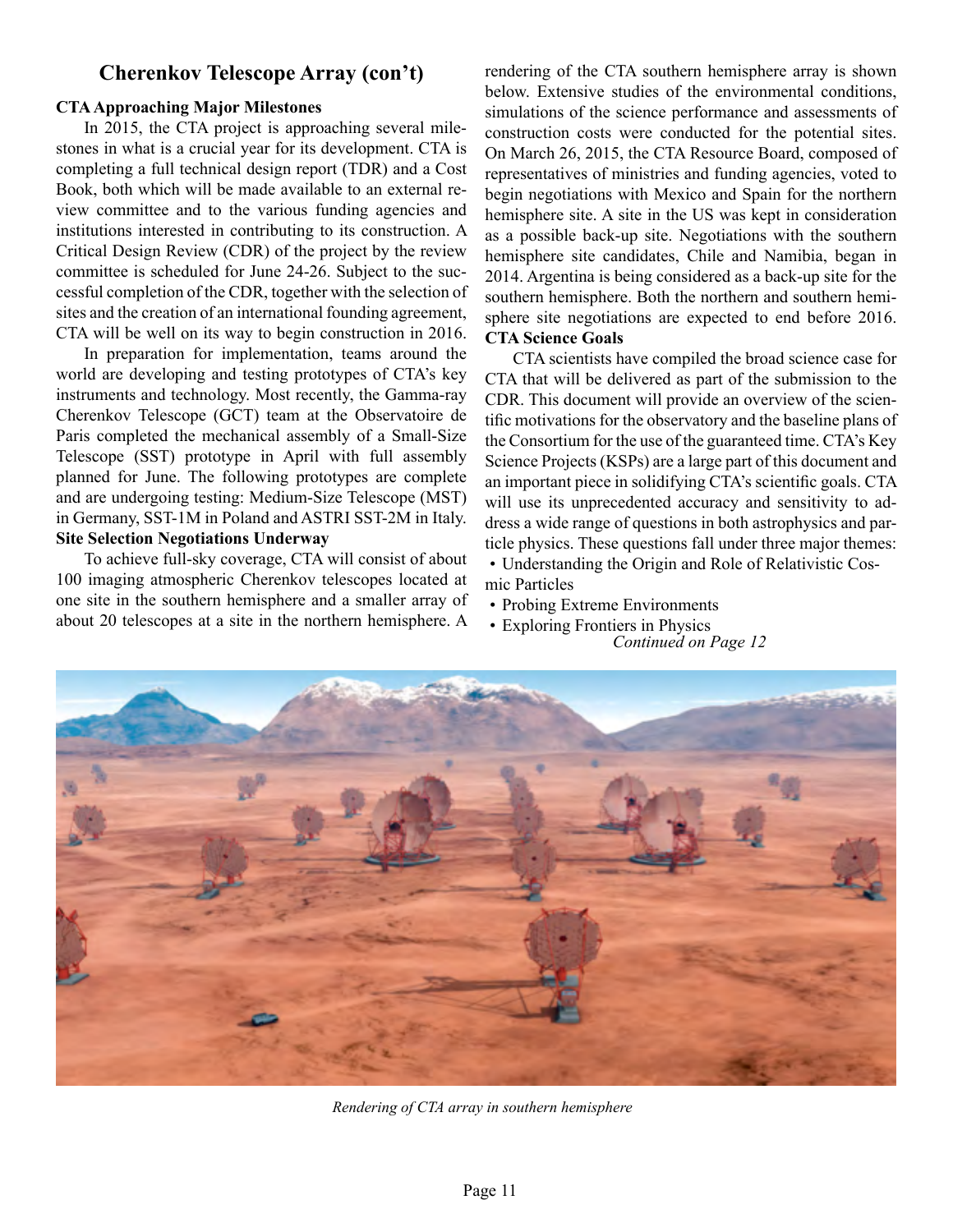# **Cherenkov Telescope Array (con't)**

A key part of the third theme is the search for WIMP dark matter through its annihilation or decay signature. As shown in the plot at right, CTA's sensitivity will enable searches for WIMPs in the multi-TeV mass range, above the reach of the Large Hadron Collider and direct-detection experiments. **US Involvement in CTA** 

#### (see also [http://cta-us.physics.ucla.edu/\)](http://cta-us.physics.ucla.edu/)

Groups in the US have been actively involved in planning for CTA since 2006 and US participation in CTA was a ranked initiative in the 2010 Decadal Survey (in the large ground-based category). US groups have developed a Cherenkov telescope design that uses a secondary mirror for the first time, which both corrects optical aberrations and reduces the camera plate scale. The smaller plate scale allows the use of solid state silicon photomultipliers in lieu of traditional photomultiplier tubes and reduces the cost per channel, making higher resolution cameras practical. A prototype telescope will be assembled this year at the Whipple Observatory in Arizona (also the VERITAS site). US participants have been active in many other areas of CTA development, including science planning, data management, array control and site characterization. The proposed US contribution to CTA will encompass a number of items, including the construction of medium-size telescopes.

For more information, visit CTA's website, [www.](http://www.cta-observatory.org) [cta-observatory.org.](http://www.cta-observatory.org) You can also follow CTA on Facebook [\(www.facebook.com/ctaobservatory](http://www.facebook.com/ctaobservatory)) and Twitter (@ CTA\_Observatory) for the latest news and project updates.

# **Athena (cont'd)**

model are now under way in Europe, the United States and Japan. This includes elements of the cryogenic chain, of the focal plane assembly and the associated readout electronics. **Working Groups and the Science Impact Exercise**

The Athena Science Study Team (ASST) has completed organizing the 600+ community members interested in Athena science into three Science Working Groups (SWG), on the Hot Universe, the Energetic Universe, and Observatory science. Each SWG has a number of topical panels covering specific science goals of the mission. In addition, a Telescope Working Group and a Mission Performance Working group have also been established by the ASST. These panels recently responded to a request for information from the ASST about the impact of a smaller mirror area at 1 keV on Athena science. This is in response to a report requested by the ESA science advisory bodies, which will be submitted shortly.



*Comparison of sensitivity to WIMP dark matter for various instruments and astrophysical targets. The black, green and red curves correspond to the expected CTA sensitivity from observations of the Galactic center halo, LMC, and Sculptor dwarf galaxy, respectively, for the W+W- channel. The purple curve corresponds to limits from the currently operating H.E.S.S. telescope from observations of the Galactic center halo (b-bbar channel). The blue curve corresponds to limits from the Fermi-LAT telescope from observations on a set of dwarf galaxies (6-year, W+W- channel). The dashed line indicates the velocity-weighted thermal relic cross section.*

#### **Upcoming Events**

The first scientific conference dedicated to the Athena X-ray observatory will be held September 8-10, 2015 at ESAC in Madrid, Spain. The purpose of this conference is to bring together the international astronomical community interested in Athena and to discuss the key science questions which will be addressed by the mission. Time will also be devoted to presenting the status of the project and exploring the synergies with other future large multi-wavelength facilities and missions. Registration and abstract submission is now open at [http://www.sciops.esa.int/index.php?project=-](http://www.sciops.esa.int/index.php%3Fproject%3DCONF2015%26page%3DATHENA2015) [CONF2015&page=ATHENA2015.](http://www.sciops.esa.int/index.php%3Fproject%3DCONF2015%26page%3DATHENA2015)